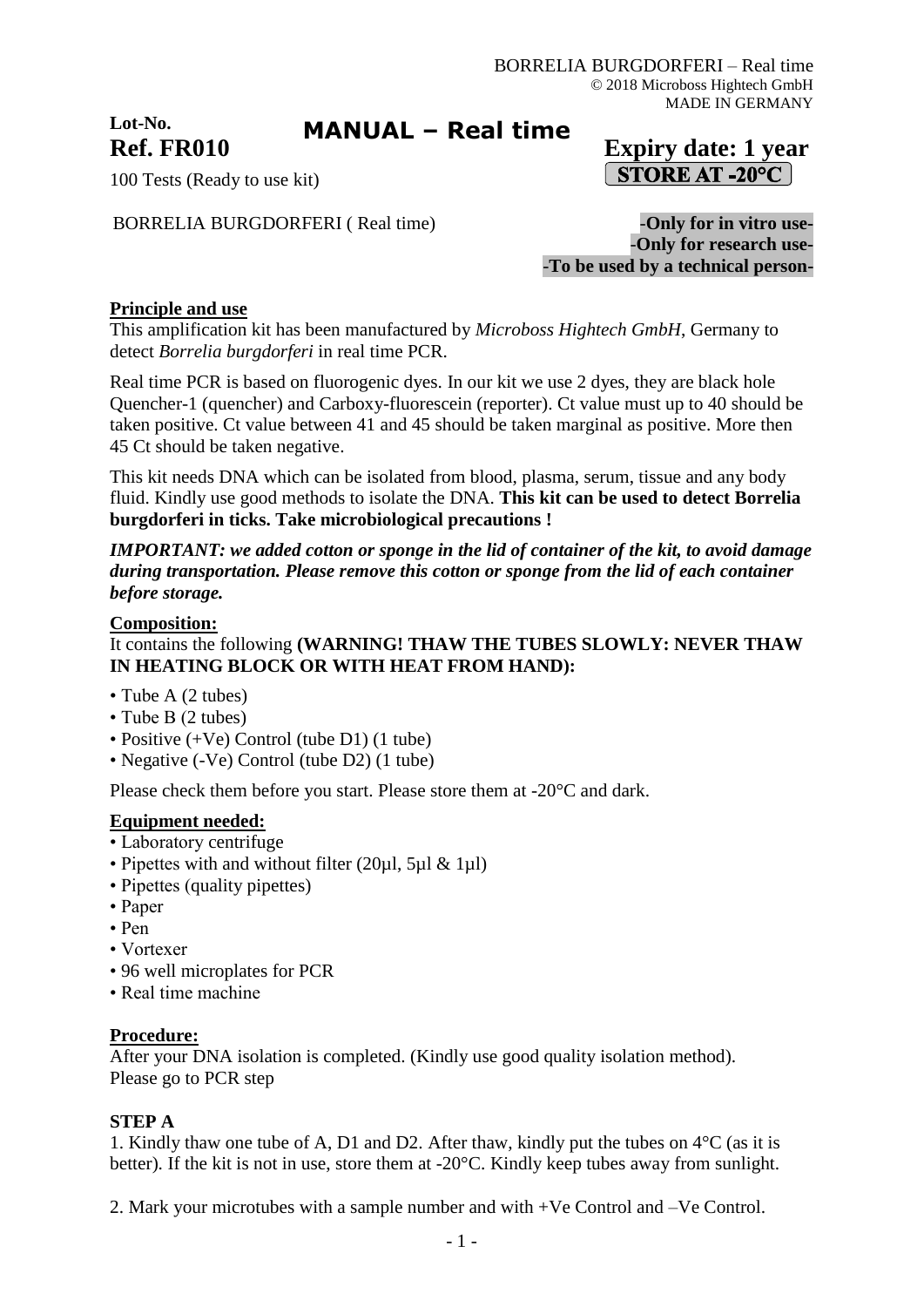

3. Thaw tube A. Add 8µl of tube A to each tube. One can also use 96 microwell plate.



4. Add 10µl of B to each microtube. Avoid to touch the wall of the microtubes.



**TIP: you can mix 8µl of A + 10µl of B together in one tube (it will be a total volume of 180 µl for 10 reactions). From this one can take 18µl and distribute in each tube. In this way one can save the hardware and time.**

5. Add 2µl of your DNA template (DNA isolated from samples) with pipette tip with filter to each microtube according to your label except +Ve and –Ve (Avoid touching the wall). **Use everytime a new pipette tip** (for each sample)! Mix it thoroughly.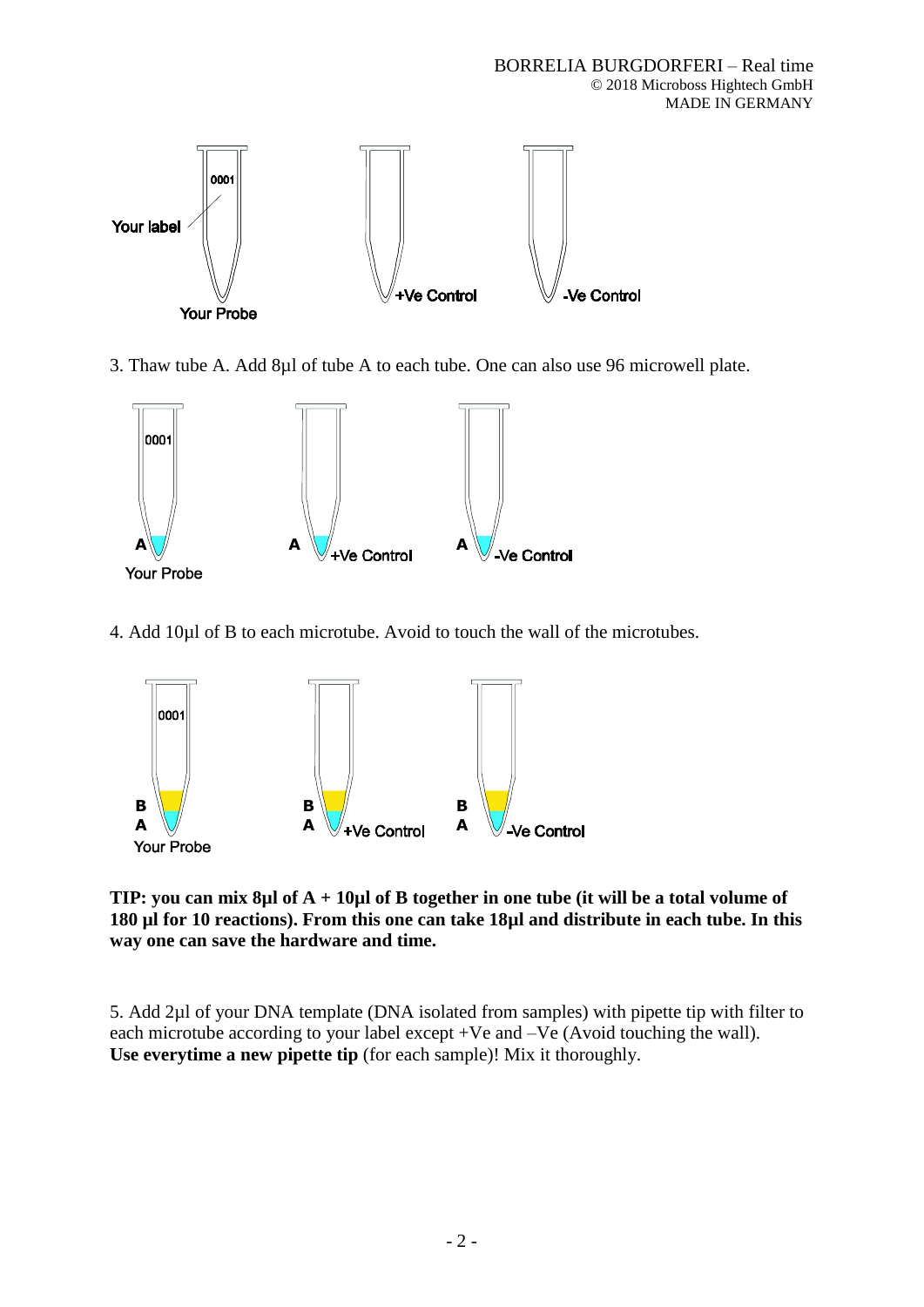

6. Use new pipette tip with filter. Add  $2\mu$ l of +Ve (tube D1) to +Ve Control (avoid to touch the wall). Use a new pipette tip. Mix it.



7. Use a new pipette tip. Add 2µl of –Ve (Tube D2) to –Ve Control (avoid to touch the wall). Mix it.



8. Centrifuge all tubes for 20 sec. for 8000 rpm (this is not necessary but it is better). Run PCR now.

9. Run the program of your thermocycler as followings:

Kindly check whether you have added everything correctly as the level of the volume of each microtube must be almost the same.



**You must use quencher and reporter dye to setup your software (see FAQ) and run the following program:**